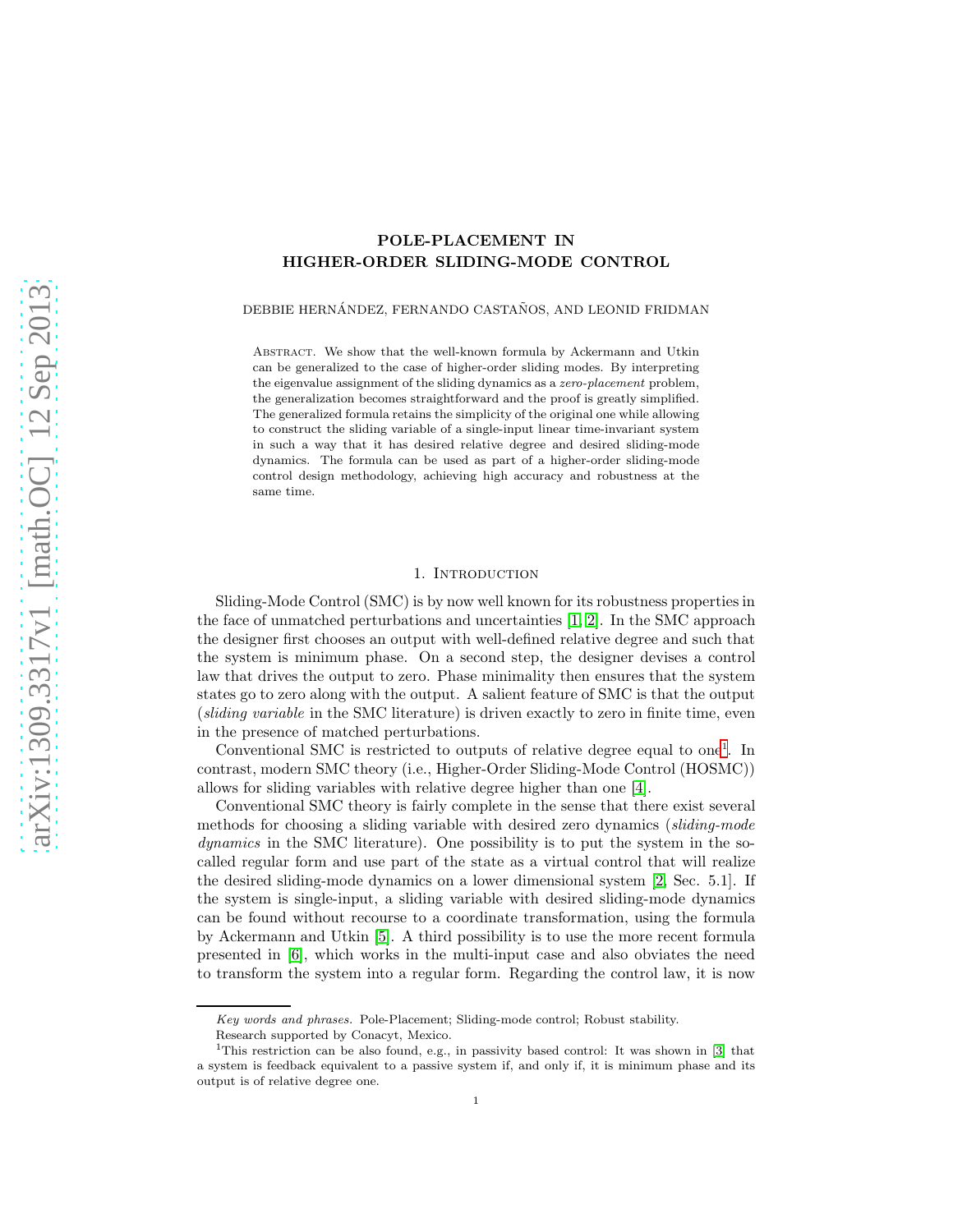well-known that a sliding variable of relative degree one can be robustly driven to zero in finite time by means of a simple unit control with enough gain [\[2,](#page-10-1) Sec. 3.5].

1.1. Motivation. HOSMC is under intensive development [\[7,](#page-10-6) [8,](#page-10-7) [9,](#page-10-8) [10,](#page-10-9) [11,](#page-10-10) [12\]](#page-10-11). A major achievement in this area is the finding of a complete family of sliding-mode controllers that can robustly drive to zero a sliding variable of arbitrary degree [\[13\]](#page-10-12). While a high-order sliding variable might appear naturally in specific cases (e.g., in the differentiation problem or in the estimation problem), there is at the present no general design methodology for choosing a sliding variable with prescribed relative degree and prescribed sliding-mode dynamics. The work reported on this paper is motivated by the need to fill this gap.

Allow us illustrate with the simple chain of integrators

$$
\dot{x}_1 = x_2 ,\n\dot{x}_2 = x_3 ,\n\dot{x}_3 = u + w ,
$$

where  $x \in \mathbb{R}^3$  is the state and  $u, w \in \mathbb{R}$  are the control and the unknown perturbation at time  $t$  (we omit the time arguments for ease of notation). Suppose that we want to stabilize the origin.

In the conventional approach one chooses first a sliding variable of relative degree 1 and such that the associated 2-dimensional sliding dynamics are stable. Suppose, e.g., we desire sliding dynamics having an eigenvalue −1 with multiplicity 2. We can use the well-known formula by Ackermann and Utkin to obtain the sliding variable  $\sigma = x_1 + 2x_2 + x_3$ . Finally, we can apply the control law  $u = -x_2 - 2x_3 - \bar{w} \operatorname{sign}(\sigma)$ , where  $\bar{w}$  is a known upper bound for  $|w|$ . It is not hard to see that the trajectories converge globally asymptotically to zero, regardless of w.

Consider now the case  $\sigma = x_1$ . The relative degree of  $\sigma$  is equal to the system's dimension, so there are no sliding dynamics to worry about. It is by now a standard result of HOSMC theory that the (substantially more complex) controller

<span id="page-1-0"></span>(1) 
$$
u = -k_0 \frac{\ddot{\sigma} + 2(|\dot{\sigma}| + |\sigma|^{2/3})^{-1/2}(\dot{\sigma} + |\sigma|^{2/3} \operatorname{sign}(\sigma))}{|\ddot{\sigma}| + 2(|\dot{\sigma}| + |\sigma|^{2/3})^{1/2}},
$$

with  $\alpha > 0$  high enough, drives the state to zero in finite time, regardless of w.

The computation of a sliding variable of relative degree equal to the dimension of the plant was simple because the system is in a canonical form. This suggests that, for a general linear controllable system, we first put it in controller canonical form and then take the state with highest relative degree as the sliding variable. In this way, the extreme case of relative degree equal to the system's dimension (no sliding dynamics) can be covered systematically. The other extreme case, that of relative degree 1 (sliding dynamics of codimension 1), can be covered using Ackermann and Utkin's formula. Note, however, that there is no systematic method for constructing a sliding variable of intermediate relative degree (in our example, of relative degree 2). To such a sliding variable there would correspond a sliding dynamics of dimension 1. This dynamics can be enforced with a controller much simpler than [\(1\)](#page-1-0), thus arriving at a fair compromise between order reduction and controller complexity.

1.2. Contribution. Our main contribution, Theorem [3,](#page-4-0) concerns single-input linear time-invariant (LTI) systems. The selection of the sliding variable is interpreted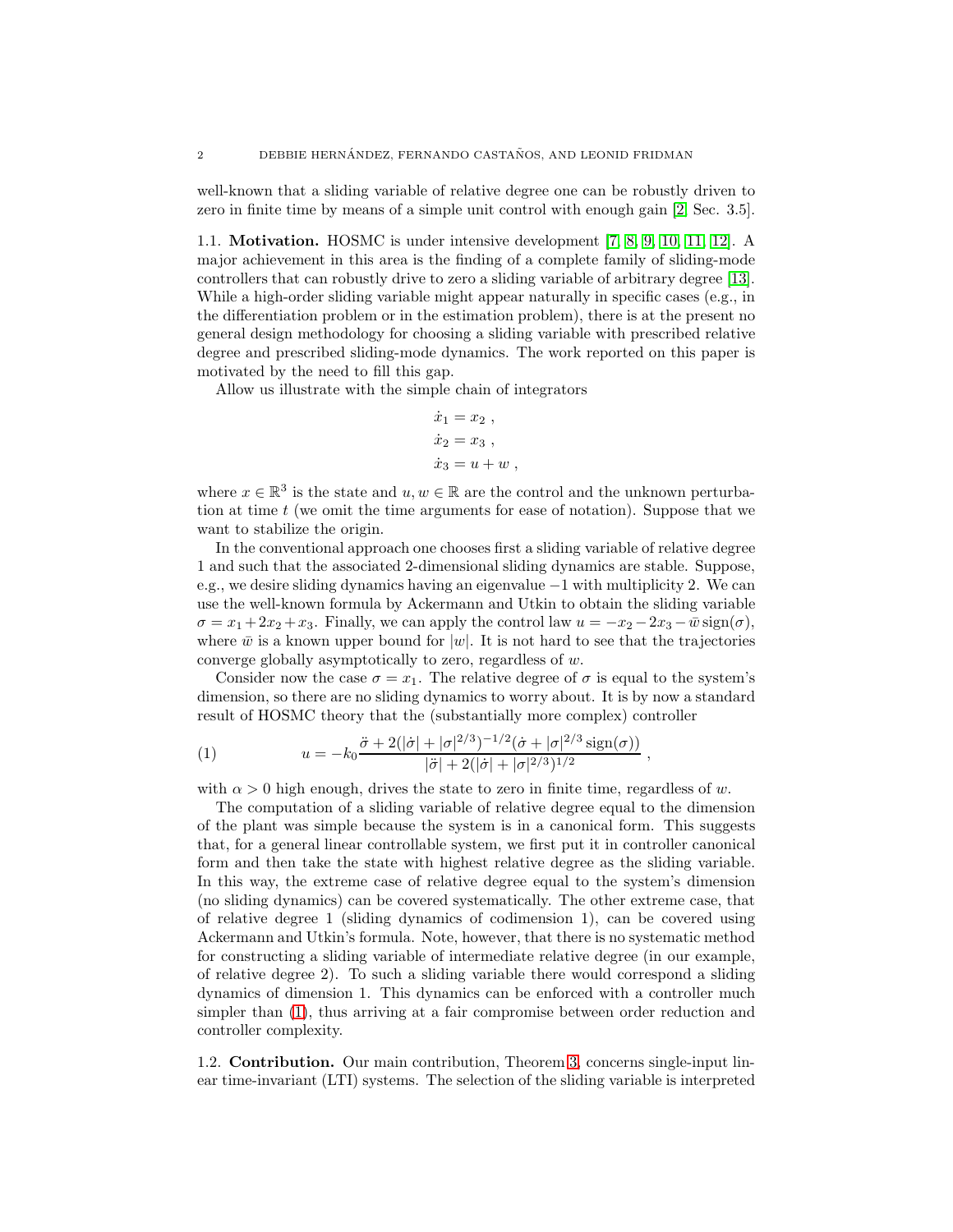as a zero-placement problem, which allows us to generalize the formula of Ackermann and Utkin to the case of arbitrary relative degree. Our proof is simpler (more insightful) than the proof of the original problem. The formula makes it possible for the designer to construct a sliding variable with desired sliding-mode dynamics of arbitrary dimension.

For the case of relative degree 2 in our motivational example above, application of Theorem [3](#page-4-0) to a sliding dynamics with desired eigenvalue -1 gives the sliding surface  $\sigma = x_1 + x_2$ . The sliding dynamics can be enforced, e.g., with the twisting controller  $u = -x_3 - k_0 \operatorname{sign}(\sigma) - k_1 \operatorname{sign}(\dot{\sigma})$ , where  $k_0$  and  $k_1$  are high enough to reject w.

1.3. Paper Structure. In the following section we give some preliminaries on relative degree, zero dynamics and SMC. The section is included mainly to set up the notation and to provide some context for our main result, which is contained in Section [3.](#page-4-1) Section [4](#page-5-0) provides a thorough example and the conclusions are given in Section [5.](#page-9-0)

## <span id="page-2-0"></span>2. Preliminaries

Consider the LTI system

(2a) 
$$
\dot{x} = Ax + B(u+w), \quad x \in \mathbb{R}^n, \quad u, w \in \mathbb{R},
$$

where x is the state, u the control and w the unknown perturbation at time  $t$  (we omit the time arguments). The pair  $(A, B)$  is assumed to be controllable. Suppose that we want to steer x to zero despite the presence of  $w$ . The problem can be approached in two steps: First, find a 'virtual' output

(2b) 
$$
\sigma = Cx, \quad \sigma \in \mathbb{R}
$$

such that  $\sigma \equiv 0$  implies  $x \to 0$  as  $t \to \infty$ . Next, design a feedback control law that ensures that  $\sigma \to 0$  either as  $t \to \infty$  or as  $t \to T$ ,  $T > 0$ , depending on the desired degree of smoothness and robustness of the controller.

2.1. Relative degree and zero dynamics. Recall that [\(2\)](#page-2-0) is said to have relative degree r if  $CA^{i-1}B = 0$ ,  $1 \leq i < r$  and  $CA^{r-1}B \neq 0$ . If [\(2\)](#page-2-0) has relative degree r, then it is possible to take  $\sigma$  and its successive  $r - 1$  time-derivatives as a partial set of coordinates  $\xi_1, \ldots, \xi_r$ . More precisely, there exists a full-rank matrix  $B^{\perp} \in$  $\mathbb{R}^{(n-r)\times n}$  such that  $B^{\perp}B=0$  and

$$
\left[\frac{\eta}{\xi}\right] = \left[\begin{array}{c} B^{\perp} \\ C \\ \vdots \\ CA^{r-1} \end{array}\right] x
$$

is a coordinate transformation, that is,  $T$  is invertible [\[14,](#page-10-13) Prop. 4.1.3]. It is straightforward to verify that, in the new coordinates, system  $(2)$  takes the *normal*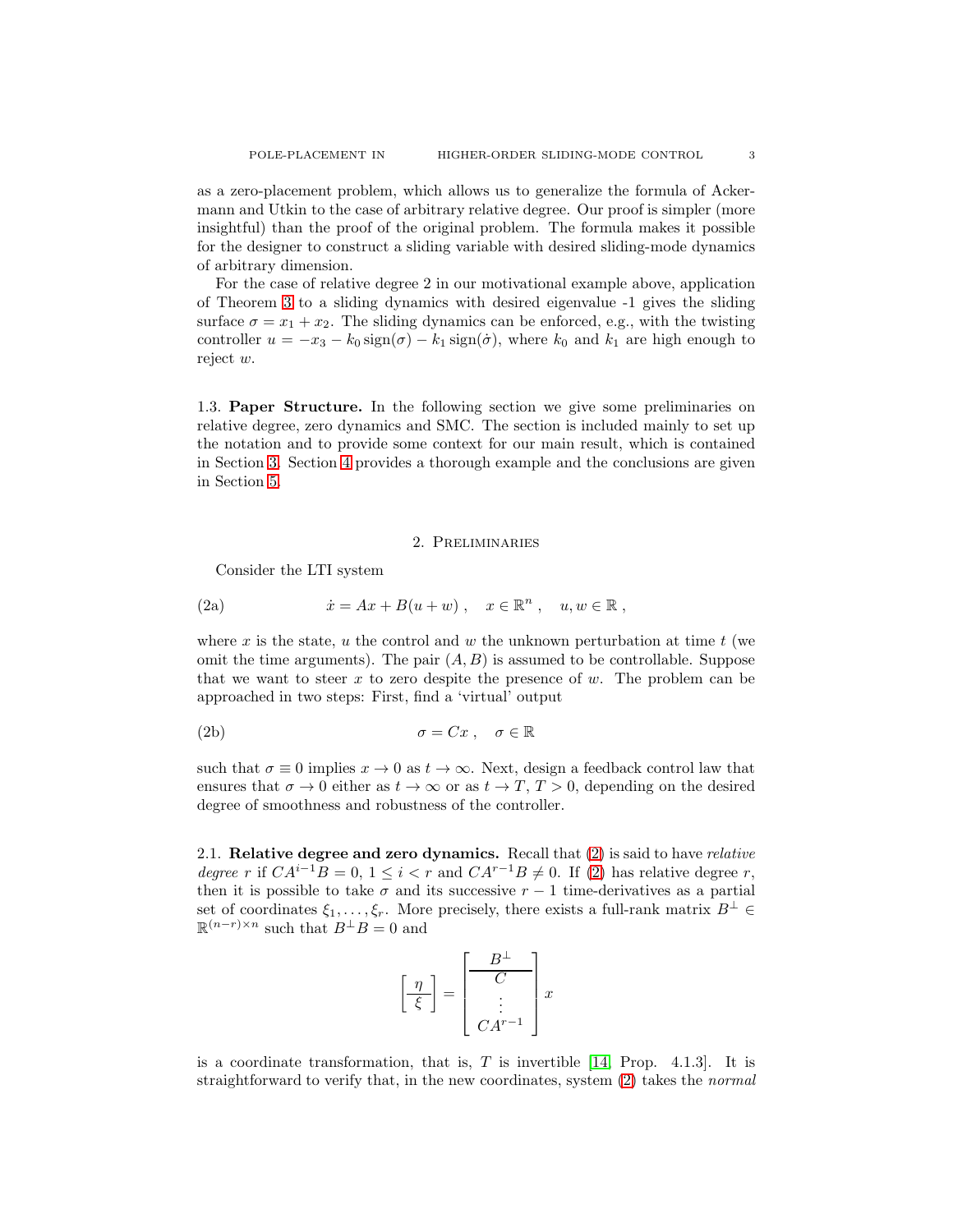form

(3a)
$$
\begin{bmatrix} \frac{\dot{\eta}}{\dot{\xi}_1} \\ \vdots \\ \dot{\xi}_{r-1} \\ \dot{\xi}_r \end{bmatrix} = \begin{bmatrix} \frac{A_0 \eta + B_0 \xi}{\xi_2} \\ \vdots \\ \frac{A_r}{\xi_r} \\ CA^r x \end{bmatrix} + \begin{bmatrix} 0 \\ 0 \\ \vdots \\ 0 \\ CA^{r-1} B \end{bmatrix} (u+w)
$$
(3b)
$$
\sigma = \xi_1.
$$

The dynamics  $\dot{\eta} = A_0 \eta$ ,  $\eta \in \mathbb{R}^{n-r}$ , are the *zero dynamics*. It is well known [\[15,](#page-10-14) Ex. 4.1.3] that the eigenvalues of  $A_0$  coincide with the zeros of the transfer function

$$
g(s) = C(sI - A)^{-1}B.
$$

If the zeros of  $q(s)$  have real part strictly less than zero, we say that the system is minimum phase. Thus, we can reformulate our first step as: find a virtual output such that [\(2\)](#page-2-0) has stable zeros at desired locations.

2.2. Sliding-mode control. If w is majored by a known bound, then the robust stabilization objective can be accomplished using nonsmooth control laws (solutions of differential equations with discontinuous right-hands are taken in Fillipov's sense). In conventional first-order SMC [\[2\]](#page-10-1), the search for  $\sigma$  is confined to outputs of relative degree one and the control takes the form[2](#page-3-0)

<span id="page-3-2"></span>(4) 
$$
u = -\frac{CAx + k_0 \operatorname{sign}(\xi_1)}{CB}
$$

with  $k_0 > |w|$ . This control law guaranties that  $\sigma$  will reach zero in a finite time T and will stay at zero for all future time, regardless of the presence of  $w$ . The matrix C can be set using the formula by Ackermann and Utkin, recalled in the following theorem.

<span id="page-3-1"></span>**Theorem 1** ([\[5\]](#page-10-3)). Let  $e_1 := \begin{bmatrix} 0 & 0 & \cdots & 0 & 1 \end{bmatrix}$  and let P be the system's controllability matrix. If  $C = e_1 P^{-1} \beta(A)$  with  $\beta(\lambda) = \lambda^{n-1} + \beta_{n-2} \lambda^{n-2} + \cdots + \beta_1 \lambda + \beta_0$ , then the roots of  $\beta(\lambda)$  are the eigenvalues of the sliding-mode dynamics in the plane  $\sigma = 0$ .

Restated somewhat differently, this theorem says that the virtual output  $\sigma = Cx$ results in a zero dynamics with characteristic polynomial  $\beta(\lambda)$ , so that the roots of  $\beta(\lambda)$  are precisely the eigenvalues of  $A_0$ . Thus, by choosing a Hurwitz polynomial  $\beta(\lambda)$  we ensure that [\(2\)](#page-2-0) is minimum phase, which implies that all the states converge to the origin when  $\sigma = \xi_1$  is constrained to zero. In view of the previous discussion, this amount to saying that the roots of  $\beta(\lambda)$  coincide with the zeros of  $g(s)$ . This is the key observation that will allow us to generalize the Theorem while simplifying its proof.

Modern sliding-mode control theory considers the more general case of relative degree  $r \geq 1$ . Suppose, for example, that [\(2\)](#page-2-0) has relative degree  $r = 2$ . The second-order twisting controller

$$
u = -\frac{CA^2x + k_0\operatorname{sign}(\xi_1) + k_1\operatorname{sign}(\xi_2)}{CAB}
$$

<span id="page-3-0"></span><sup>&</sup>lt;sup>2</sup>At the expense of the loss of global stability and a higher gain  $k_0$ , the term  $C Ax$  is sometimes omitted by incorporating it into w.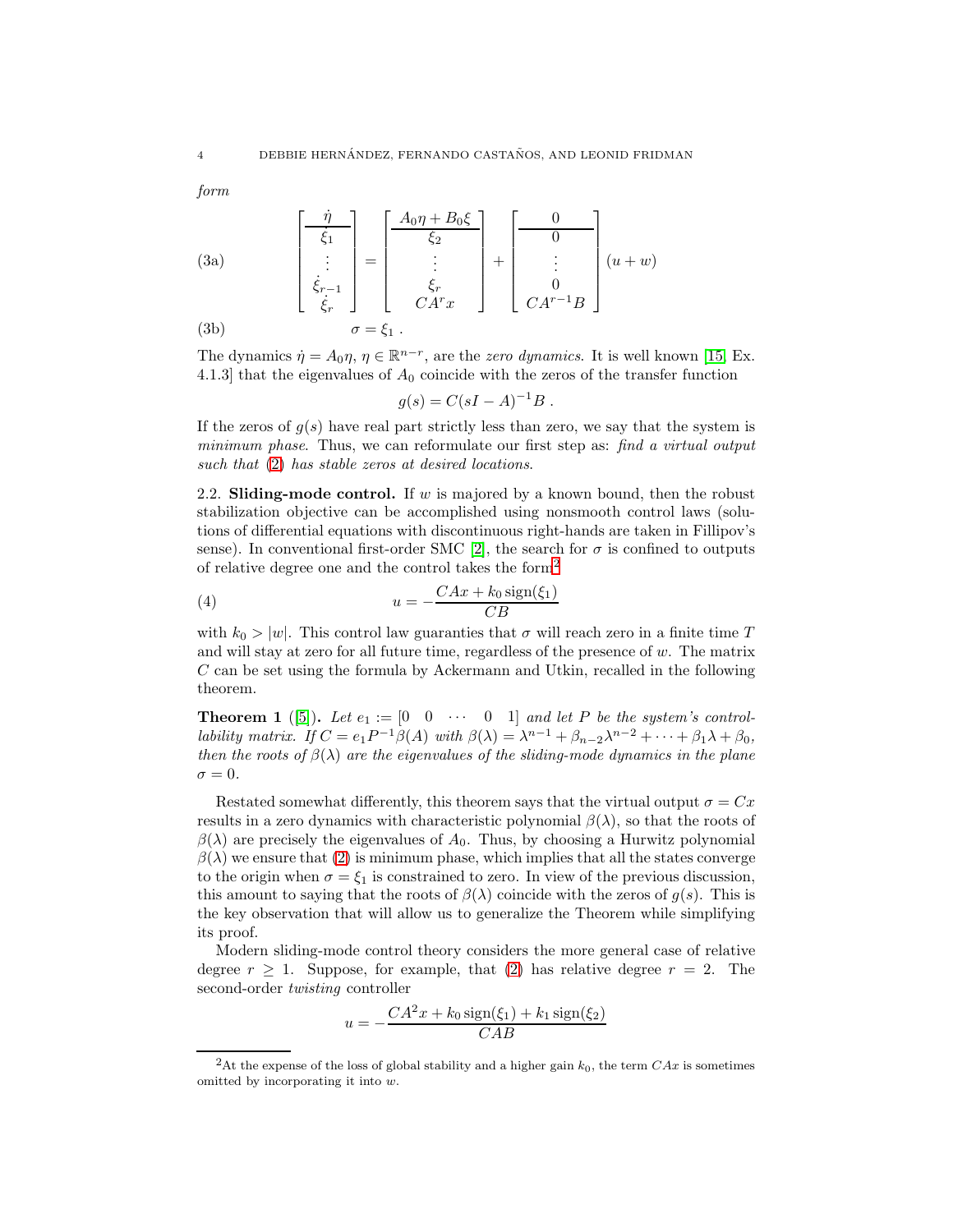with  $k_1 > |w|$  and  $k_0 > k_1 + |w|$  will drive  $\sigma = \xi_1$  and  $\dot{\sigma} = \xi_2$  to zero in finite time (again, regardless of  $w$ ). More generally, We say that an  $r$ -sliding mode occurs whenever the successive time derivatives  $\sigma, \dot{\sigma}, \dots, \sigma^{(r-1)}$  are continuous functions of the closed-loop state-space variables and  $\sigma = \dot{\sigma} = \cdots = \sigma^{(r-1)} = 0$  (i.e.,  $\xi = 0$ ). Nowadays, it is possible to construct a controller of the form [3](#page-4-2)

(5) 
$$
u = -\frac{CATx + f(\xi)}{CAT^{-1}B}
$$

enforcing an r-sliding mode for arbitrary  $r$ , though it is worth mentioning that the complexity of  $f(\xi)$  increases rapidly as r increases (see [\[4\]](#page-10-2) for details).

One can think of at least two circumstances that justify the increased complexity of higher-order sliding-mode controllers: prescribed degree of smoothness and prescribed order of accuracy in the face of unmodeled dynamics and controller discretization.

Regarding smoothness, suppose that  $(2)$  has relative degree r and suppose that a chain of k integrators is cascaded to the system input,  $u_k := u^{(k)}$ .

<span id="page-4-3"></span>
$$
u = \int_{\tau_k=0}^t \cdots \int_{\tau_1=0}^{\tau_2} u_k d\tau_1 \cdots d\tau_k.
$$

The relative degree of the system with new input  $u_k$  and output  $\sigma$  is  $r + k$ . Now, an  $(r + k)$ -sliding mode has to be enforced by  $u_k$ , but the true input u is at least  $k-1$  times continuously differentiable.

Regarding order accuracy, it is probably best to recall the following theorem.

**Theorem 2** ([\[13\]](#page-10-12)). Let the control value be updated at the moments  $t_i$ , with  $t_{i+1}$  –  $t_i = \tau = \text{const} > 0; t \in [t_i, t_{i+1})$  (the discrete sampling case). Then, controller [\(5\)](#page-4-3) provides in finite time for keeping the inequalities

<span id="page-4-4"></span>(6) 
$$
|\sigma| < \mu_0 \tau^r, \ |\dot{\sigma}| < \mu_1 \tau^{r-1}, \ \ldots, \ |\sigma^{(r-1)}| < \mu_{r-1} \tau
$$

with some positive constants  $\mu_0, \mu_1, \ldots, \mu_{r-1}$ .

(See [\[13\]](#page-10-12) for the specific form of  $f(\xi)$  in [\(5\)](#page-4-3).) It is also shown in [\[16\]](#page-10-15) that in the presence of an actuator of the form  $\tau \dot{z} = a(z, u), v = v(z), z \in \mathbb{R}^m, v \in \mathbb{R}$  with u the input of the actuator, v its output and  $\mu$  the time constant, inequalities [\(6\)](#page-4-4) also hold under reasonable assumptions.

### <span id="page-4-5"></span>3. Main result

<span id="page-4-1"></span>We have recalled in the previous section that, for arbitrary  $r$ , it is possible to enforce an r-sliding motion despite the presence of perturbations. Now we show that Theorem [1](#page-3-1) holds for arbitrary relative degree, so it can be used to select a virtual output with desired relative degree and desired sliding-mode dynamics. The zero dynamics interpretation allows for a simpler proof.

## <span id="page-4-0"></span>Theorem 3. If

(7) 
$$
C = e_1 P^{-1} \gamma(A) ,
$$

<span id="page-4-2"></span><sup>&</sup>lt;sup>3</sup>Actually, in the original version [\[4\]](#page-10-2), the nonlinear counterpart of  $CATx$  is regarded as a perturbation and omitted from the equation. Since we are dealing with simple linear systems, we have included it to reduce the necessary gains.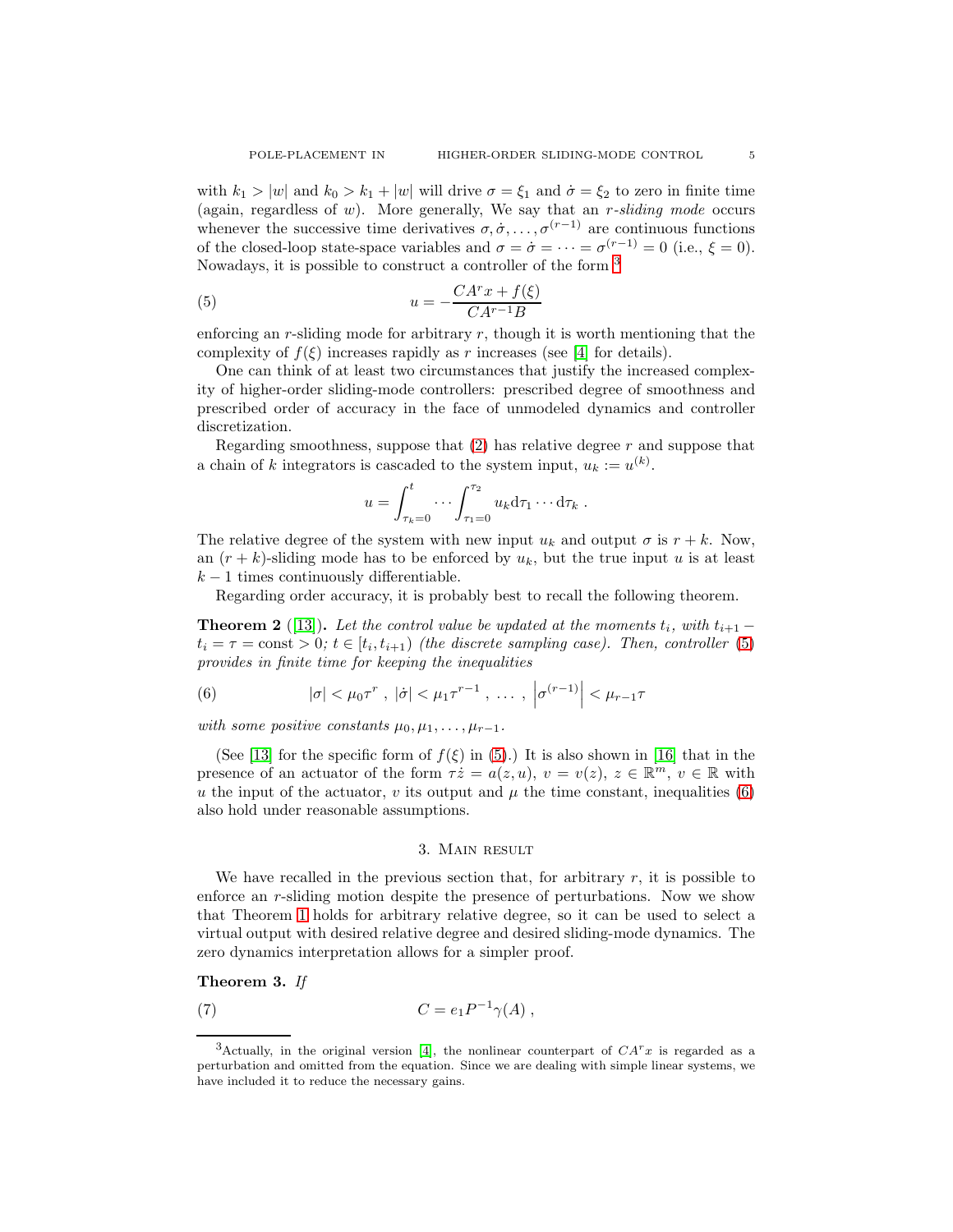with  $\gamma(\lambda) = \lambda^{n-r} + \gamma_{n-r-1}\lambda^{n-r-1} + \cdots + \gamma_1\lambda + \gamma_0$ , then  $\sigma$  is of relative degree r and the roots of  $\gamma(\lambda)$  are the eigenvalues of the sliding-mode dynamics in the intersection of the planes  $\sigma = \dot{\sigma} = \cdots = \sigma^{(r-1)} = 0$ .

Proof. Let us assume that the system is given in controller canonical form with system matrices  $\hat{A}$  and  $\hat{B}$ . To verify [\(7\)](#page-4-5), we will show that for  $\hat{C} = e_1 \hat{P}^{-1} \gamma(\hat{A})$ , the numerator of  $g(s) = \hat{C}(sI - \hat{A})^{-1}\hat{B}$  is equal to  $\gamma(s)$ .

It is a standard result that, for a system in controller canonical form, we have [\[17\]](#page-10-16)

(8)  
\n
$$
e_1 \hat{P}^{-1} = \begin{bmatrix} 1 & 0 & \cdots & 0 & 0 \end{bmatrix}
$$
\n
$$
\begin{bmatrix} 1 & 0 & \cdots & 0 & 0 \end{bmatrix} \hat{A} = \begin{bmatrix} 0 & 1 & \cdots & 0 & 0 \end{bmatrix}
$$
\n
$$
\begin{bmatrix} 1 & 0 & \cdots & 0 & 0 \end{bmatrix} \hat{A}^{n-2} = \begin{bmatrix} 0 & 0 & \cdots & 1 & 0 \end{bmatrix}
$$
\n
$$
\begin{bmatrix} 1 & 0 & \cdots & 0 & 0 \end{bmatrix} \hat{A}^{n-1} = \begin{bmatrix} 0 & 0 & \cdots & 0 & 1 \end{bmatrix}.
$$

It then follows that

$$
\hat{C} = \begin{bmatrix} \gamma_0 & \gamma_1 & \cdots & \gamma_{n-r-1} & 1 & 0 & \cdots & 0 \end{bmatrix}.
$$

Since  $\hat{A}$ ,  $\hat{B}$  and  $\hat{C}$  are in controller canonical form, the transfer function is simply

,

$$
g(s) = \frac{s^{n-r} + \gamma_{n-r-1} s^{n-r-1} + \dots + \gamma_1 s + \gamma_0}{s^n + a_{n-1} s^{n-1} + \dots + a_1 s + a_0}
$$

which shows that the relative degree is r. Since the numerator is equal to  $\gamma(s)$ , the eigenvalues of the sliding-mode dynamics are equal to the roots of  $\gamma(s)$ .

Now, to address the general case, consider the transformation  $T = P\hat{P}^{-1}$ , which is such that  $\hat{A} = T^{-1}AT$ . We have  $C = \hat{C}T^{-1}$ , that is,  $C = e_1 \hat{P}^{-1} \gamma(\hat{A}) T^{-1}$ . Finally, from  $\hat{P}^{-1} = P^{-1}T$  and  $\gamma(\hat{A}) = T^{-1}\gamma(A)T$  we recover [\(7\)](#page-4-5).

#### 4. Example

<span id="page-5-0"></span>Consider the linearized model of a real inverted pendulum on a cart [\[18\]](#page-10-17)

(9) 
$$
\dot{x} = \begin{bmatrix} 0 & 1 & 0 & 0 \\ 0 & 0 & -1.56 & 0 \\ 0 & 0 & 0 & 1 \\ 0 & 0 & 46.87 & 0 \end{bmatrix} x + \begin{bmatrix} 0 \\ 0.97 \\ 0 \\ -3.98 \end{bmatrix} (u+w) ,
$$

where  $x_1, x_2, x_3$  and  $x_4$  are the position and velocity of the cart, and the angle and angular velocity of the pole, respectively. The system is controllable and the openloop characteristic polynomial is  $\lambda^2(\lambda + 6.85)(\lambda - 6.85)$ . Suppose that we want to regulate the state to zero, in spite of any perturbations satisfying the bound  $|w| \leq 1$ .

4.1. First-order sliding mode control. Consider the problem of designing a first-order sliding mode controller with sliding-mode dynamics having eigenvalues  $z_i = -5$ ,  $i = 1, 2, 3$ . Applying [\(7\)](#page-4-5) with  $\gamma(\lambda) = (\lambda + 5)^3$  gives

$$
C = \begin{bmatrix} -3.2002 & -1.9201 & -4.5411 & -0.7166 \end{bmatrix},
$$

which in turn yields the expected transfer function

$$
g(s) = C (sI - A)^{-1} B = \frac{(s+5)^3}{s^2(s+6.85)(s-6.85)}.
$$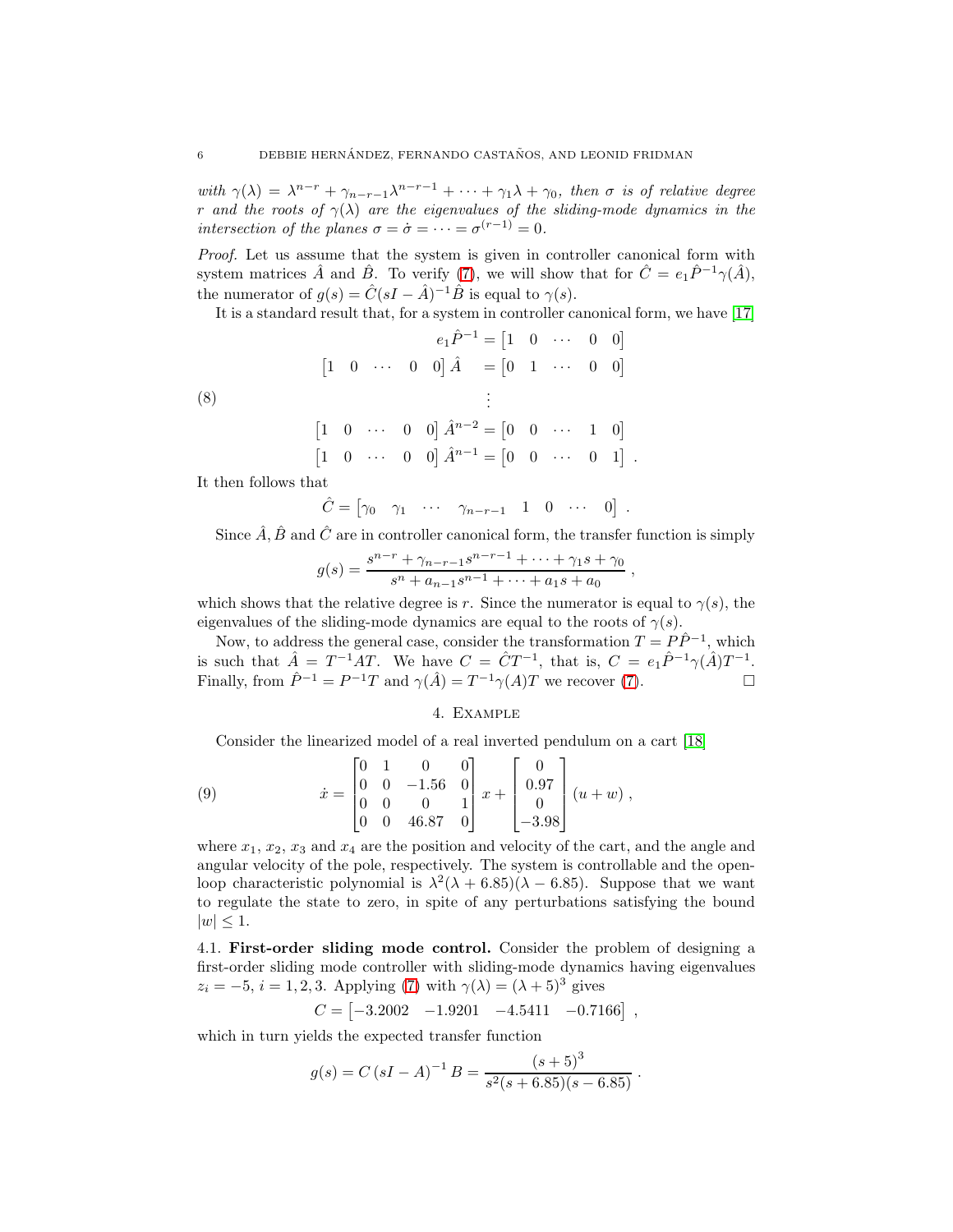

<span id="page-6-0"></span>FIGURE 1. Simulation results for a first-order sliding mode controller. The system is perturbed by  $w = 0.5 \sin(10t)$ . The con-trol [\(4\)](#page-3-2) is sampled and held every  $\tau = 0.001$  seconds.

To enforce a sliding motion on the surface  $\sigma = 0$  we apply the control [\(4\)](#page-3-2) with  $k_0 = 10$  $k_0 = 10$  $k_0 = 10$ . Fig. 1 shows the simulated response when

$$
w = \sin(10t) \quad \text{and} \quad x_0^\top = \begin{bmatrix} 1 & 1 & 1 & 1 \end{bmatrix}
$$

and the control law is sampled and held every  $\tau = 0.001$  seconds. It can be seen that, once the state reaches the sliding surface, the state converges exponentially to the origin, despite w.

To verify the order of accuracy established in [\(6\)](#page-4-4), we take logarithms on both sides of the inequalities (the base is not important),

$$
\log(|\sigma^{(i)}|) < \log(\mu_i) + (r - i)\log(\tau), \quad i = 0, \ldots, r - 1.
$$

Notice that, on a logarithmic scale, the right-hand is a straight line with slope  $r - i$ and ordinate at the origin  $log(\mu_i)$ . To verify that the order of the error  $|\sigma^{(i)}|$  as a function of  $\tau$  is indeed  $r - i$ , the closed-loop system was simulated for several values of  $\tau$ , both for a zero order hold with sampling period  $\tau$  and for a (previously neglected) actuator of the form  $\tau \dot{v} = -v+u$ . We recorded the maximum error after the transient,  $\limsup_{t\to\infty} |\sigma^{(i)}|$ . The best linear interpolation on a least square sense was then computed to recover an estimate of  $log(\mu_i)$  and  $r - i$ . Fig. [2](#page-7-0) shows that the estimations agree well with [\(6\)](#page-4-4).

4.2. Second-order sliding mode control. Suppose now that we desire a slidingmode dynamics with eigenvalues  $z_i = -5$ ,  $i = 1, 2$ . Applying [\(7\)](#page-4-5) with  $\gamma(\lambda) =$  $(\lambda + 5)^2$  gives

$$
C = |-0.6400 -0.2560 -0.4062 -0.0621|
$$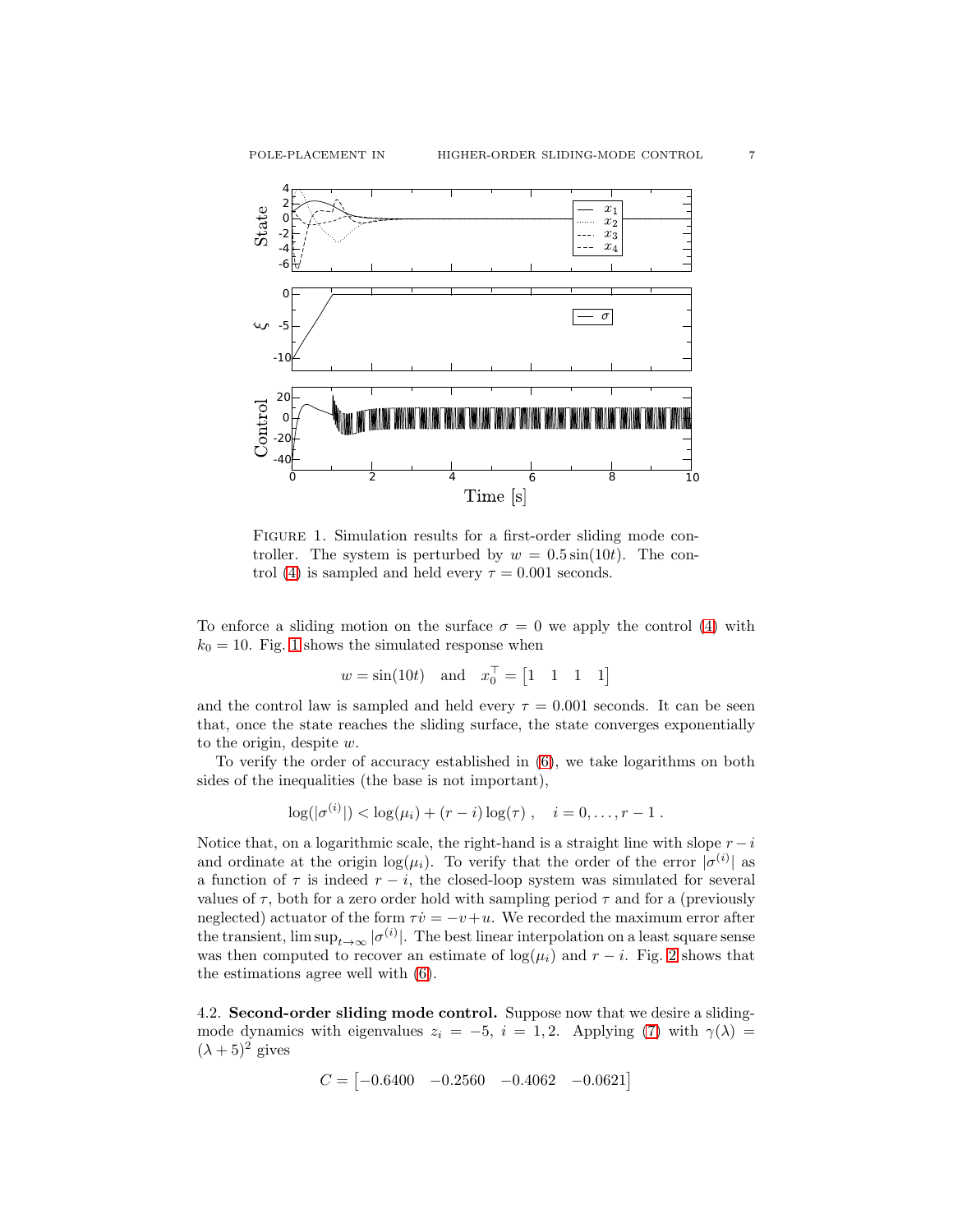

<span id="page-7-0"></span>FIGURE 2. First-order sliding mode. Order of the error as a function of the sampling period (solid) and the actuator time-constant (dashed). The error order matches the sliding-mode order almost exactly.



<span id="page-7-1"></span>FIGURE 3. Simulation results for a second-order sliding mode controller. The system is perturbed by  $w = 0.5 \sin(10t)$ . The con-trol [\(10\)](#page-8-0) is sampled and held every  $\tau = 0.001$  seconds.

and

$$
g(s) = \frac{(s+5)^2}{s^2(s+6.85)(s-6.85)}.
$$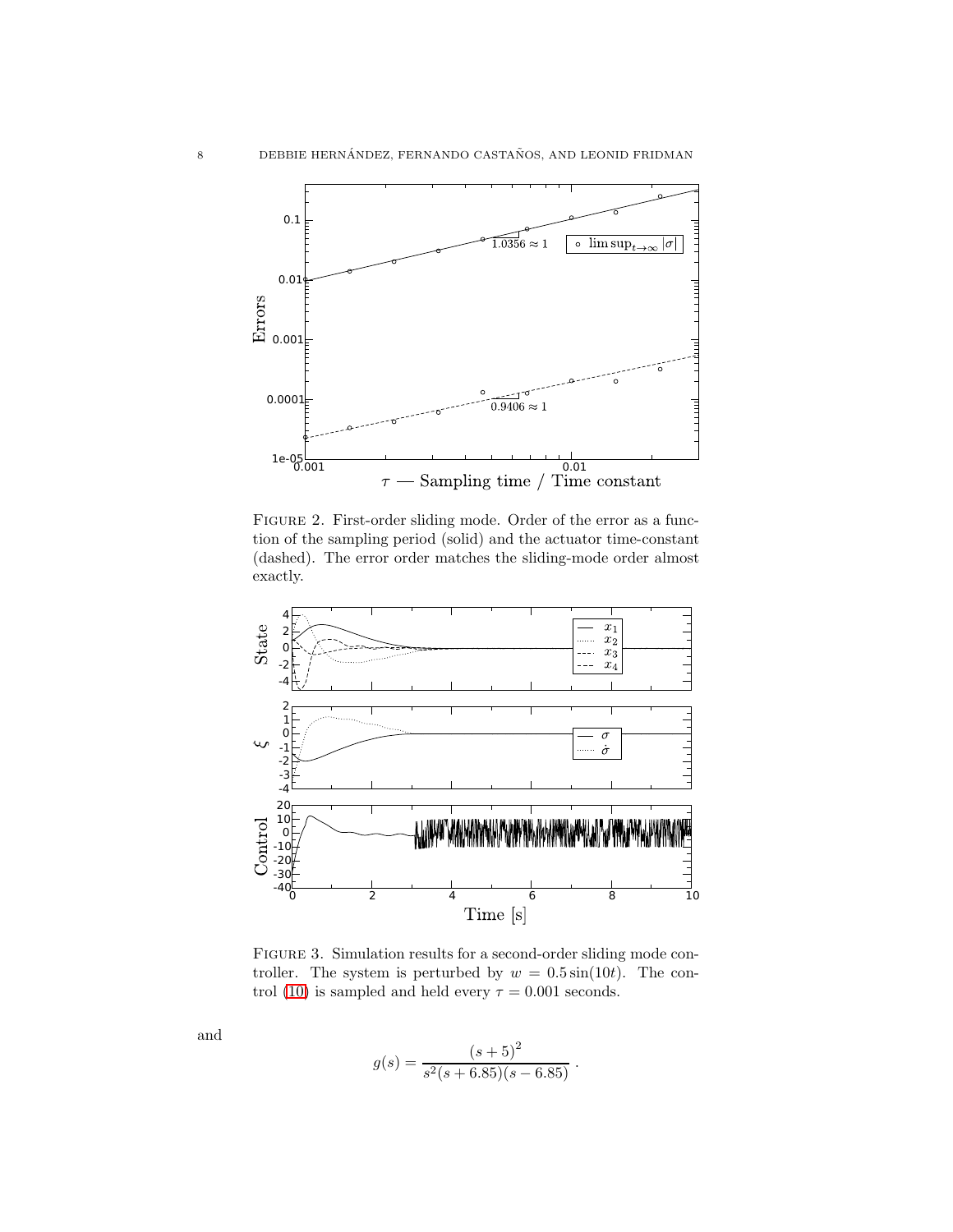

<span id="page-8-1"></span>FIGURE 4. Second-order sliding mode. Order of the errors as functions of the sampling period (solid) and the actuator time-constant (dashed). The error order for  $\sigma$  matches well with the sliding-mode order.

To enforce a second-order sliding motion on the surface  $\sigma = \dot{\sigma} = 0$  we apply the control [\(5\)](#page-4-3) with  $f(\xi)$  as in [\[13\]](#page-10-12), that is,

.

<span id="page-8-0"></span>(10) 
$$
u = -\frac{1}{CAB} \left( C A^2 x + 10 \frac{\dot{\sigma} + |\sigma|^{1/2} \operatorname{sign}(\sigma)}{|\dot{\sigma}| + |\sigma|^{1/2}} \right)
$$

Fig. [3](#page-7-1) shows the simulated response for the same perturbation, initial conditions and sampling time as before. It can be seen that, once the state reaches the sliding surface, the state converges exponentially to the origin, again despite  $w$ . Fig. [4](#page-8-1) shows the system accuracy for several sampling times and several actuator timeconstants. Inequality [\(6\)](#page-4-4) is again verified.

4.3. Third-order sliding mode control. Consider the problem of designing a third-order sliding mode controller with sliding-mode dynamics having the eigenvalue  $z_1 = -5$ . Applying [\(7\)](#page-4-5) with  $\gamma(\lambda) = \lambda + 5$  gives

$$
C = \begin{bmatrix} -0.1280 & -0.0256 & -0.0310 & -0.0062 \end{bmatrix},
$$

which in turn yields the expected transfer function

$$
g(s) = C (sI - A)^{-1} B = \frac{s + 5}{s^2(s + 6.85)(s - 6.85)}.
$$

<span id="page-8-2"></span>To enforce a third-order sliding motion on the surface  $\sigma = \dot{\sigma} = \ddot{\sigma} = 0$  we apply

(11) 
$$
u = -\frac{1}{CA^2B} \left( CA^3x + 10 \frac{\ddot{\sigma} + 2(|\dot{\sigma}| + |\sigma|^{2/3})^{-1/2} (\dot{\sigma} + |\sigma|^{2/3} \operatorname{sign}(\sigma))}{|\ddot{\sigma}| + 2(|\dot{\sigma}| + |\sigma|^{2/3})^{1/2}} \right).
$$

Fig. [5](#page-9-1) shows the simulated response for the same perturbation, initial conditions and sampling time as before. Again, the state converges exponentially to the origin once the state reaches the sliding surface, despite w.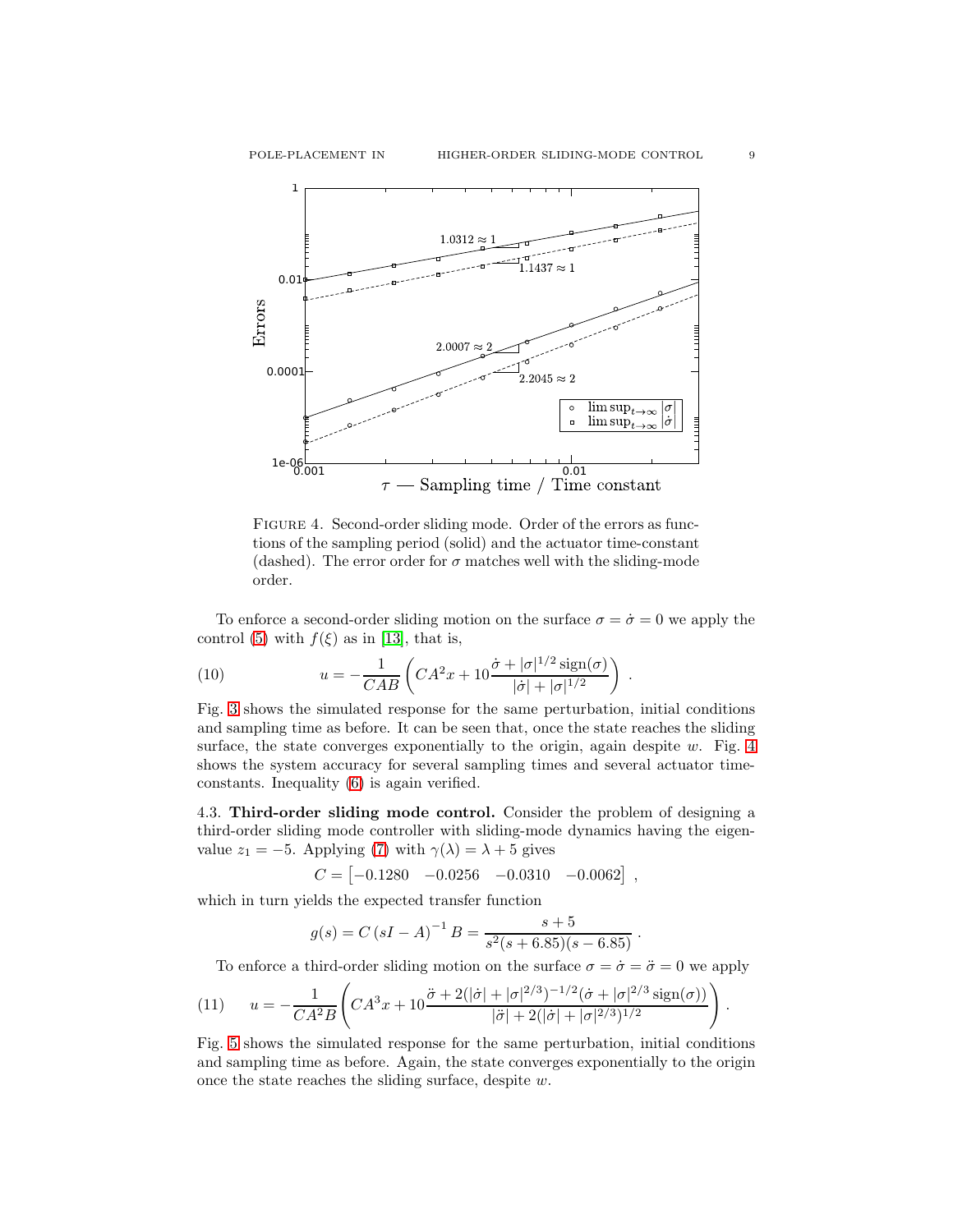

<span id="page-9-1"></span>FIGURE 5. Simulation results for a third-order sliding mode controller. The system is perturbed by  $w = 0.5 \sin(10t)$ . The con-trol [\(11\)](#page-8-2) is sampled and held every  $\tau = 0.001$  seconds.



FIGURE 6. Third-order sliding mode. Order of the errors as functions of the sampling period (solid) and the actuator time-constant (dashed). The error order for  $\sigma$  matches well with the sliding-mode order.

## 5. Conclusions

<span id="page-9-0"></span>We have presented a generalization of the well-known formula by Ackermann and Utkin. A complete design cycle can now be easily carried out. Formula [\(7\)](#page-4-5) allows